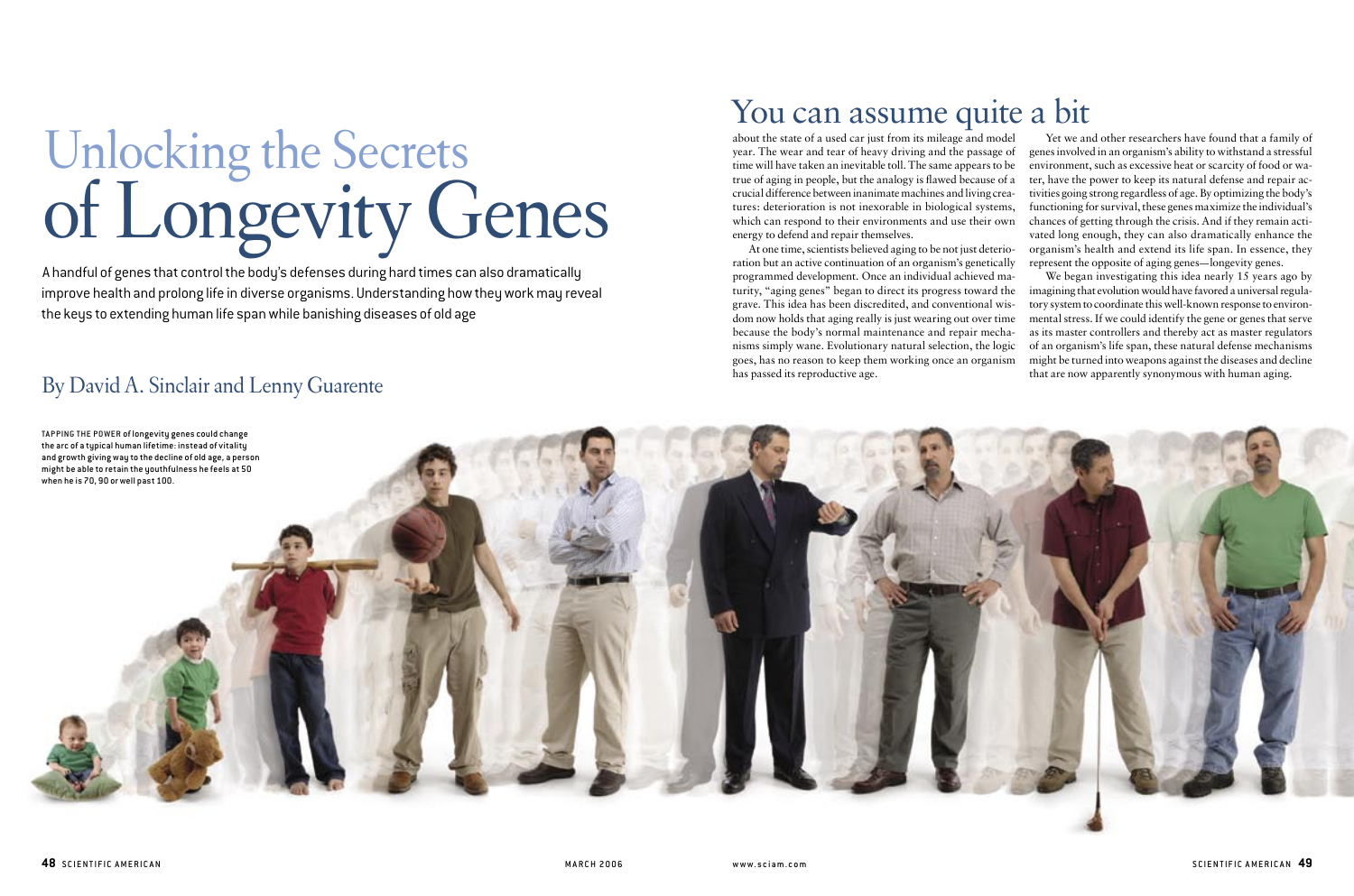## SIR2 AND STRESS IN YEAST

Many recently discovered genes, known by such cryptic names as *daf-2, pit-1, amp-1, clk-1* and *p66Shc,* have been found to affect stress resistance and life span in laboratory organisms, suggesting that they could be part of a fundamental mechanism for surviving adversity [*see table on page 54*]. But our own two laboratories have focused on a gene called *SIR2,* variants of which are present in all organisms studied so far, from yeast to humans. Extra copies of the gene increase longevity in creatures as diverse as yeast, roundworms and fruit flies, and we are working to determine whether it does the same for larger animals, such as mice.

have been identified, *SIR2* is the best characterized, so we will focus here on its workings. They illustrate how a genetically regulated survival mechanism can extend life and improve health, and growing evidence suggests that *SIR2* may be *the* key regulator of that mechanism.

### **Silence Is Golden**

we first discovered that *SIR2* is a longevity gene by asking what causes individual baker's yeast cells to grow old and whether a single gene might control aging in this simple organism. The notion that an understanding of yeast life span would tell us anything about human aging was deemed preposterous by many. Aging in yeast is measured by

counting how many times mother cells divide to produce daughters before dying. A typical yeast cell's life span is about 20 divisions.

As one of the first longevity genes to More than 100 of these rDNA repeats were surprised not only by this comexist in the average yeast cell's genome, and they are difficult to maintain in a stable state. Repetitive sequences are prone to "recombining" with one another, a process that in humans can lead to numerous illnesses, such as cancer and Huntington's disease. Our yeast findings suggested that aging in mother cells was caused by some form of rDNA instability that was mitigated by the Sir proteins.

One of us (Guarente) began by screening yeast colonies for unusually longlived cells in the hope of finding genes responsible for their longevity. This screen yielded a single mutation in a gene called *SIR4,* which encodes part of a complex of proteins containing the Sir2 enzyme. The mutation in *SIR4* caused the Sir2 protein to gather at the most highly repetitive region of the yeast genome, a stretch containing the genes that encode the protein factories of the cell, known as ribosomal DNA (rDNA). worms by as much as 50 percent. We

In fact, we found a surprising kind of rDNA instability. After dividing several times, yeast mother cells spin off extra copies of the rDNA as circular rings that pop out of the genome. These extrachromosomal rDNA circles (ERCs) are copied along with the mother cell's chromosomes prior to cell division but remain in

the mother cell's nucleus afterward. Thus, a mother cell accumulates an ever increasing number of circles that eventually spell her doom, possibly because copying the ERCs consumes so many resources that she can no longer manage to replicate her own genome.

When an extra copy of the *SIR2* gene was added to the yeast cell, however, formation of the rDNA circles was repressed and the cell's life span was extended by 30 percent. That finding explained how *SIR2* could act as a longevity gene in yeast, but amazingly, we soon discovered that extra copies of the *SIR2* gene also extended the life span of round-

monality in organisms separated by a vast evolutionary distance but by the fact that the adult worm body contains only nondividing cells—thus, the replicative aging mechanism in yeast could not apply to worms. We wanted to know exactly what the *SIR2* gene does.

As we soon discovered, the gene encodes an enzyme with a completely novel activity. Cellular DNA is wrapped around a complex of packaging proteins called histones. These bear chemical tags, such as acetyl groups, that determine how snugly the histones package DNA. Removing acetyl groups from histones tightens the packaging further and renders the DNA inaccessible to the enzymes responsible for popping the rDNA circles out of the chromosome. This deacetylated form of DNA is said to be silent because any genes in these regions of the genome are rendered inaccessible to being activated.

Sir proteins were already known to be involved in gene silencing—indeed, SIR stands for silent information regulator. Sir2 is one of several enzymes that remove acetyl tags from the histones, but we discovered that it is unique in that its enzymatic activity absolutely requires a ubiquitous small molecule called NAD, which has long been known as a conduit of many metabolic reactions in cells. This

- Genes that control an organism's ability to withstand adversity cause changes throughout the body that render it temporarily supercharged for survival.
- Activated over the long term, this stress response prolongs life span and forestalls disease in a wide range of organisms.
- Sirtuins are a family of genes that may be master regulators of this survival mechanism.
- $\blacksquare$  Understanding how they produce their health and longevity-enhancing effects could lead to disease treatments and ultimately longer, disease-free human life spans.

Overview/*Lifting Limits on Life Span*

association between Sir2 and NAD was exciting because it linked Sir2 activity to metabolism and thus potentially to the relation between diet and aging observed in calorie restriction.

## **The Calorie Connection**

restricting a n a nimal's calorie intake is the most famous intervention

known to extend life span. Discovered more than 70 years ago, it is still the only one absolutely proven to work. The restricted regime typically involves reducing an individual's food consumption by 30 to 40 percent compared with what is considered normal for its species. Animals ranging from rats and mice to dogs and possibly primates that remain on

PRECEDING PAGES: CARY WOLINSKY (*photographs* ) ; JEN CHRISTIANSEN (*photocomposition*)

TOLPA T A M I T O L P A $\overline{M}$ 

this diet not only live longer but are far healthier during their prolonged lives. Most diseases, including cancer, diabetes and even neurodegenerative illnesses, are forestalled. The organism seems to be supercharged for survival. The only apparent trade-off in some creatures is a loss of fertility.

Understanding the mechanisms by

Moderate stress extends the life span of yeast about 30 percent by stimulating increased activity of the Sir2 enzyme. Stressors can boost Sir2 activity via two distinct pathways (*shown below*), each one resulting in suppression of a Sir2

inhibitor. The hyperactivated Sir2, in turn, represses a form of genome instability that normally would contribute to the yeast cell's death after about 20 cycles of cell division.



# Animals that remain on this diet not only live longer but are far healthier during their prolonged lives.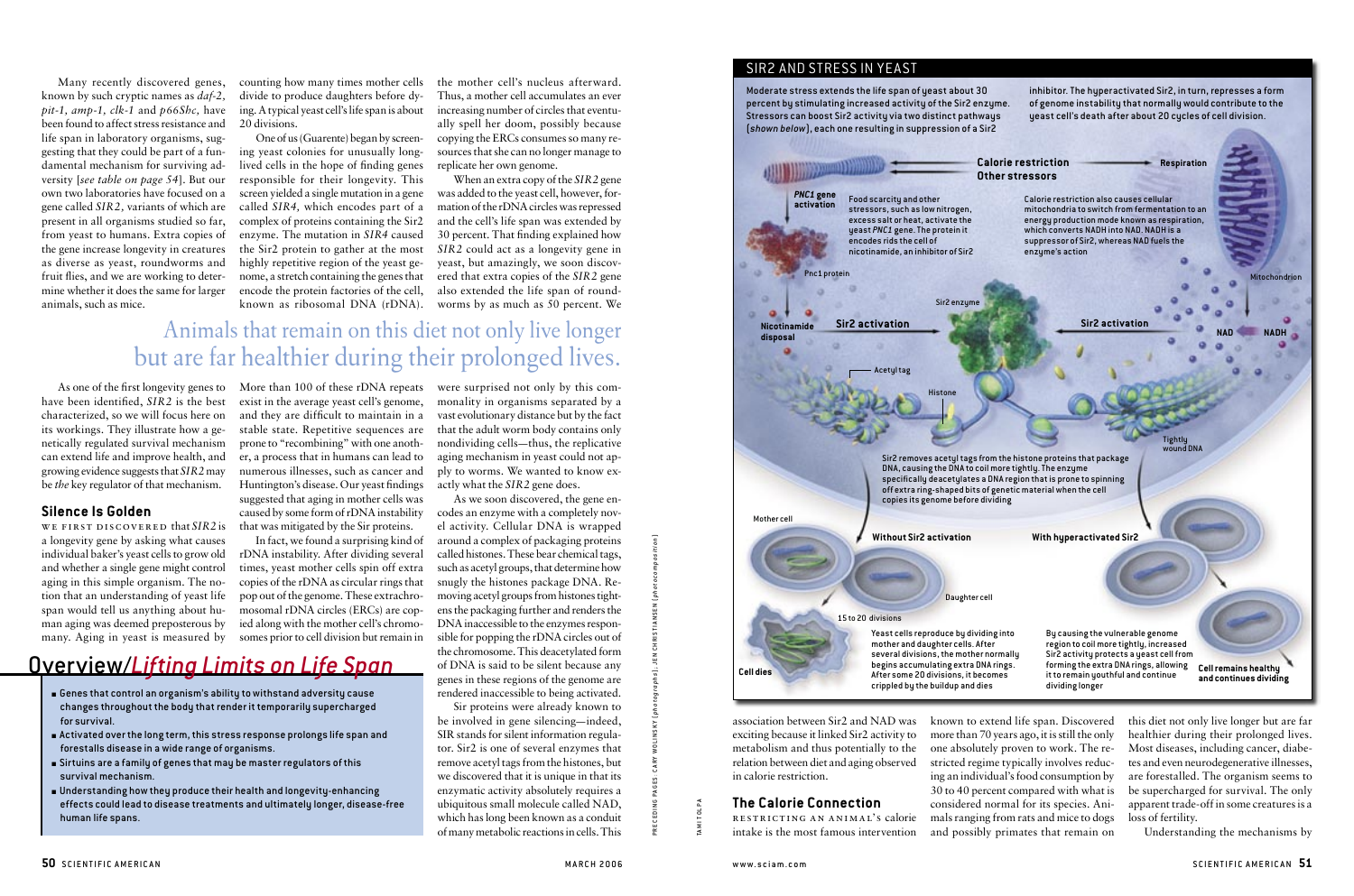altering the cell's NAD/NADH ratio profoundly influences Sir2 activity.

Having seen how life-extending biological stress increases Sir2 activity, the question became, Is Sir2 necessary to produce the longevity? The answer appears to be a resounding "yes." One way to test whether Sir2 is essential to this process is to remove its gene and determine whether the effect remains. In organisms as complex as fruit flies, calorie restriction does require *SIR2* to extend life span. And because the body of an adult fruit fly contains numerous tissues that are analogous to mammalian organs, we suspect that calorie restriction in mammals is also likely to require *SIR2*.

NADH is an inhibitor of the enzyme, so cules to control their own Sir2 enzymes. Feeding resveratrol to yeast, worms or flies or placing them on a calorie-restricted diet extends their life spans about 30 percent, but only if they possess the *SIR2* gene. Moreover, a fly that overproduces Sir2 has an increased life span that cannot be further extended by resveratrol or calorie restriction. The simplest interpretation is that calorie restriction and resveratrol each prolong the lives of fruit flies by activating Sir2*.* 

Yet if humans are ever to reap the health benefits of calorie restriction, radical dieting is not a reasonable option. Drugs that can modulate the activity of Sir2 and its siblings (collectively referred to as Sirtuins) in a similar manner will be needed. Just such a Sirtuin-activating compound, or STAC, called resveratrol has proven particularly interesting. Resveratrol is a small molecule present in red wine and manufactured by a variety of plants when they are stressed. At least 18 other compounds produced by plants in response to stress have also been found to modulate Sirtuins, suggesting that the plants may use such mole-

THE MAMMALIAN VERSION of the yeast *SIR2* gene is known as *SIRT1* ("*SIR2* homolog 1"). It encodes a protein, Sirt1, that has the same enzymatic activity as Sir2 but that also deacetylates a wider variety of proteins both inside the cell nucleus and out in the cellular cytoplasm. Several of these proteins targeted by Sirt1 have been identified and are known to control critical processes, including apoptosis, cell defenses and metabolism. The potential longevity-

TA MI TOLPA(i/lustration); LUCY READING-IKKANDA(diagram)

TOLPA [//

 $\overline{M}$ 

READING-

IKKANDA *[diagr* 

Resveratrol-fed flies not only live longer, despite eating as much as they want, but they do not suffer from the reduced fertility often caused by calorie restriction. This is welcome news for those of us hoping to treat human diseases with molecules that target Sir2 enzymes. But first we want a better understanding of the role of Sir2 in mammals.

## **Leader of the Band**

enhancing role of the *SIR2* gene family seems, therefore, to be preserved in mammals. But not surprisingly in larger and more complex organisms, the pathways by which Sirtuins achieve their effect have grown considerably more complicated as well.

Increased Sirt1 in mice and rats, for example, allows some of the animals' cells to survive in the face of stress that would normally trigger their programmed suicide. Sirt1 does this by regulating the activity of several other key cellular proteins, such as p53, FoxO and Ku70, that are involved either in setting a threshold for apoptosis or in prompting cell repair. Sirt1 thus enhances cellular repair mechanisms while buying time for them to work.

Over the course of a lifetime, cell loss from apoptosis may be an important factor in aging, particularly in nonrenewable tissues such as the heart and brain, and slowing cell death may be one way Sirtuins promote health and longevity. A striking example of Sirt1's ability to foster survival in mammalian cells can be seen in the Wallerian mutant strain of mouse. In these mice, a single gene is duplicated, and the mutation renders their neurons highly resistant to stress, which protects them against stroke, chemotherapy-induced toxicity and neurodegenerative diseases.

they trigger has also been found to promote longevity. In worms, for example, the gene that encodes cellular m worms, for example, the gene that encodes cendiaries is a caloric restriction, suggesting that they codid be<br>receptors for insulin and insulinlike growth factor 1 (IGF-1) is master regulatory network for aging. The autho restriction, suggesting that the part of a master regulatory network for aging. The authors speculate that SIR<br>That SIR2 and its speculate that SIR2 and its speculate that SIR2 and its speculate that SIR2 and its speculate called *daf-2*. Suppressing the *daf-2* gene's activity in adult

> In 2004 Jeffrey D. Milbrandt of Washington University in St. Louis and his colleagues showed that the Wallerian gene mutation in these mice increases the activity of an enzyme that makes NAD, and the additional NAD appears to protect the neurons by activating Sirt1. Moreover, Milbrandt's group found that STACs such as resveratrol conferred a protective effect on the neurons of normal mice similar to the Wallerian mutation.

> In a more recent study by Christian Néri of the French National Institute of Health and Medical Research, resveratrol and another STAC, fisetin, were shown to prevent nerve cells from dying in two different animal models (worm and mouse) of human Huntington's disease. In both cases, the protection by STACs required Sirtuin gene activity.

which calorie restriction works and developing medicines that reproduce its health benefits have been tantalizing goals for decades [see "The Serious Search for an Antiaging Pill," by Mark A. Lane, Donald K. Ingram and George S. Roth; Scientific American: The SCIENCE OF STAYING YOUNG, 2004]. The phenomenon was long attributed to a simple slowing down of metabolism cells' production of energy from fuel molecules—and therefore reduction of its toxic by-products in response to less food.

Scientists studying longevity have identified an assortment worms interferes with signaling via insulin and IGF-1 and of genes that can influence life span in different organisms. extends the organisms' lives by as much as 100 percent. promote longer life when more copies of the gene are present endancy in adult worms interference in advanced with signaling via interference in and interference via ingene<br>genes and their proteins have a negative effect on life span, Several of the genes listed below or their protei however, so reducing their activity enhances longevity.

But this view now appears to be incorrect. Calorie restriction does not slow metabolism in mammals, and in yeast

Like *SIR2* and its gene relatives (the Sirtuins), some of them Suppression of several other growth-related genes or In activity by the protein it encodes is increased. Many of the last also been found to promote longevity. In and insuling the protein it encodes is increased. Many of the last also been found to promote longevity. worms interferes with signaling via insulin and IGF-1 and extends the organisms' lives by as much as 100 percent. Suppression of several other growth-related genes or intervening in the pathways of molecular activity they trigger has also been found to promote longevity.

by and the procent. Suppression of the pathways of the pathways of the pathways of the pathways of molecular activity enhances longevity.<br>Been shown to regulate or be regulated by Sirtuins during Several of the genes listed below or their proteins have calorie restriction, suggesting that they could be part of a master regulatory network for aging. The authors speculate that *SIR2* and its relatives may orchestrate this network.

and worms, metabolism is both sped up and altered by the diet. We believe, therefore, that calorie restriction is a biological stressor like natural food scarcity that induces a defensive response to boost the organism's chances of survival. In mammals, its effects include changes in cellular defenses, repair, energy production and activation of programmed cell death known as apoptosis. We were eager to know what part Sir2 might play in such changes, so we looked first at its role during calorie restriction in simple organisms.

In yeast, we have found that restricting food availability affects two pathways that increase Sir2 enzymatic activity in the cells. On one hand, calorie restriction turns on a gene called *PNC1,* which produces an enzyme that rids cells of nicotinamide, a small molecule simi- $\ln$  to vitamin B<sub>3</sub> that normally represses Sir2. Consistent with the idea that calorie restriction is a stressor that activates a survival response, *PNC1* is also stimulated by other mild stressors known to extend yeast life span, such as increased temperature or excessive amounts of salt.

A second pathway induced in yeast by restricted calories is respiration, a mode of energy production that creates NAD as a by-product while lowering levels of its counterpart, NADH. It turns out that not only does NAD activate Sir2, but

# GENETIC PATHWAYS THAT EXTEND LIFE SPAN

| <b>GENE OR PATHWAY</b><br>(HUMAN EQUIVALENT) | <b>ORGANISM/LIFE</b><br><b>SPAN EXTENSION</b> | <b>MORE OR LESS</b><br><b>IS BETTER</b> | <b>MAJOR PROCESSES</b><br><b>INFLUENCED</b>       | <b>POSSIBLE SIDE EFFECTS</b><br><b>OF MANIPULATION</b>         |
|----------------------------------------------|-----------------------------------------------|-----------------------------------------|---------------------------------------------------|----------------------------------------------------------------|
| SIR <sub>2</sub><br>(SIRT1)                  | Yeast, worm, fly/<br>30 percent               | More                                    | Cell survival, metabolism and<br>stress responses | None known                                                     |
| <b>TOR</b><br>[TOR]                          | Yeast, fly, worm/<br>30 to 250 percent        | Less                                    | Cell growth and nutrient sensing                  | Increased infections, cancer                                   |
| Daf/FoxO proteins<br>[Insulin, IGF-1]        | Worm, fly, mouse/<br>100 percent              | Less                                    | Growth and glucose metabolism                     | Dwarfism, sterility, cognitive<br>decline, tissue degeneration |
| Clock genes<br>$[CoQ$ genes]                 | Worm/30 percent                               | Less                                    | Co-enzyme Q synthesis                             | None known                                                     |
| $Amp-1$<br>[AMPK]                            | Worm/10 percent                               | More                                    | Metabolism and stress responses                   | None known                                                     |
| <b>Growth hormone</b><br>(Growth hormone)    | Mouse, rat/<br>7 to 150 percent               | Less                                    | <b>Body size regulation</b>                       | <b>Dwarfism</b>                                                |
| P66Shc<br>[P66Shc]                           | Mouse/27 percent                              | Less                                    | Free-radical production                           | None known                                                     |
| Catalase<br>[CAT]                            | Mouse/15 percent                              | More                                    | Detoxification of hydrogen peroxide               | None known                                                     |
| Prop1, pit1<br>[PaulF1]                      | Mouse/42 percent                              | Less                                    | Pituitary activity                                | Dwarfism, sterility,<br>hypothyroidism                         |
| <b>Klotho</b><br>[Klotho]                    | Mouse/<br>18 to 31 percent                    | More                                    | Insulin, IGF-1 and<br>vitamin D regulation        | Insulin resistance                                             |
| Methuselah<br>[CD97]                         | Fly/35 percent                                | Less                                    | Stress resistance and<br>nerve cell communication | None known                                                     |

STRESS RESPONSE



#### ENHANCED ENERGY PRODUCTION AND USE

ORCHESTRATOR OF BENEFICIAL CHANGE, the Sirt1 enzyme appears to be responsible for the health and longevity-enhancing effects of calorie restriction in mammals. Food scarcity and other biological stressors trigger increased activity by Sirt1, which in turn alters activities within cells. By boosting manufacture of certain signaling molecules, such as insulin, Sirt1 may also coordinate the stress response throughout the body. The enzyme produces its effects by modifying other proteins [*see illustration on next page*].